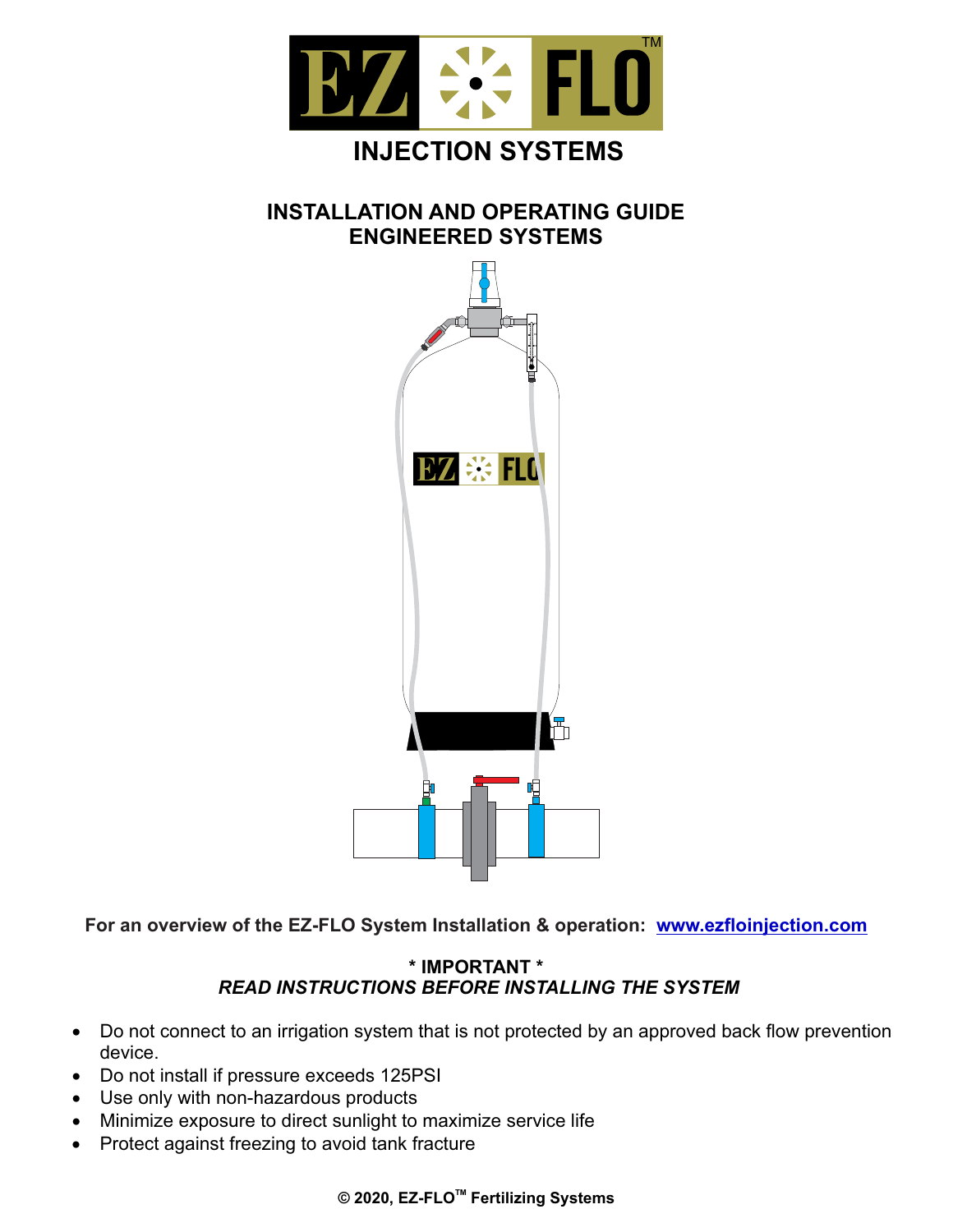# **TANK ASSEMBLY & PARTS LIST**

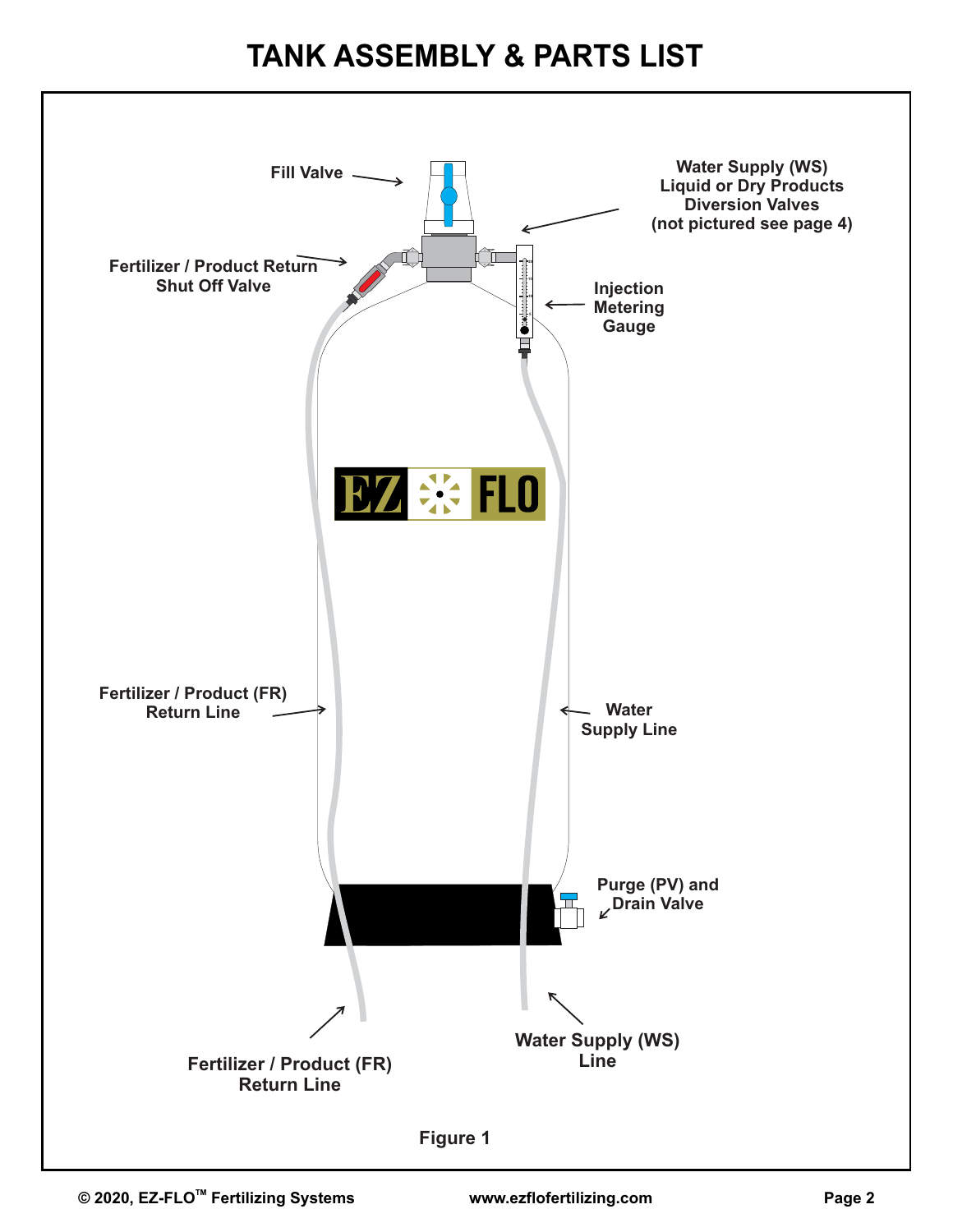# **HEAD ASSEMBLY & PARTS LIST**

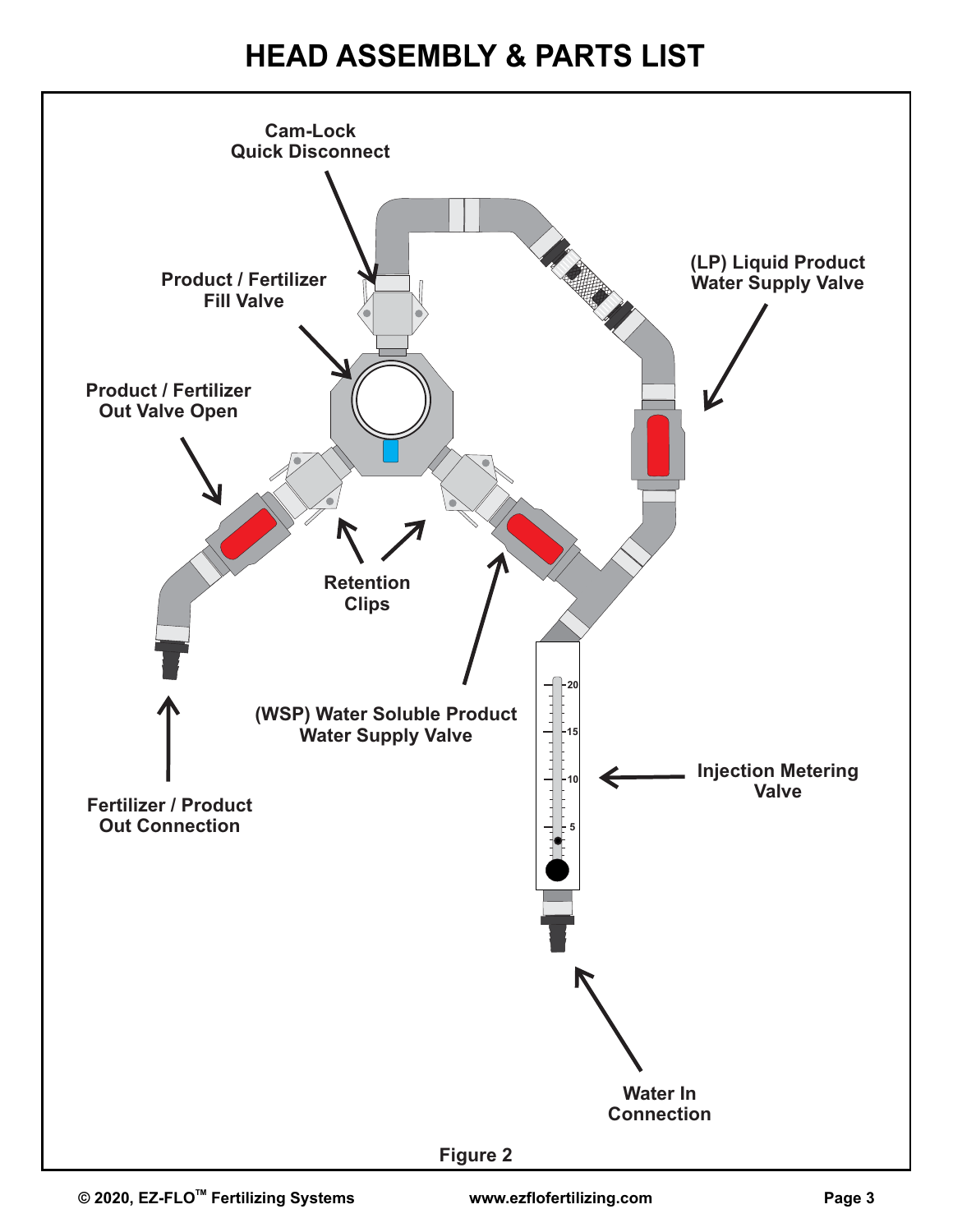**The EZ-FLO Hi-FLO system may be installed using the engineered Saddle Venturi Connection (SVF) or a prefabricated coupling connector. If utilizing the SVF connection, please contact an EZ-FLO representative to insure proper considerations for pressure and flow have been identified.** 

### **Saddle Venturi Connection (SVF)**

**Step 1 - Drill (2) - 1 1/4" holes a minimum of 6" apart, in the irrigation main line near the installation location of the EZ-FLO System.** Make sure there is enough room for the saddles to attach snugly to the pipe. Hole Saw or Reaming bit is recommended.

### **CAUTION: DRILL SLOWLY TO PREVENT PIPE FRACTURE**



**Step 2 - Attach saddle to pipe.** The blue connection should be installed in the first drilled hole in the irrigation main line with the venturi probe opening facing into the water flow. The green connection should be installed in the second drilled hole in the irrigation main line with the venturi probe opening facing away from the water flow.



Note: A butterfly or ball valve may be required for low flow irrigation mainline to allow for throttling. This will increase the differential pressure necessary to operate the system. Contact an EZ-FLO representative for more details and calculations.

Note: A Ball or Butterfly valve may be required for low flow irrigation systems. Consult with an EZ-FLO factory expert for additional information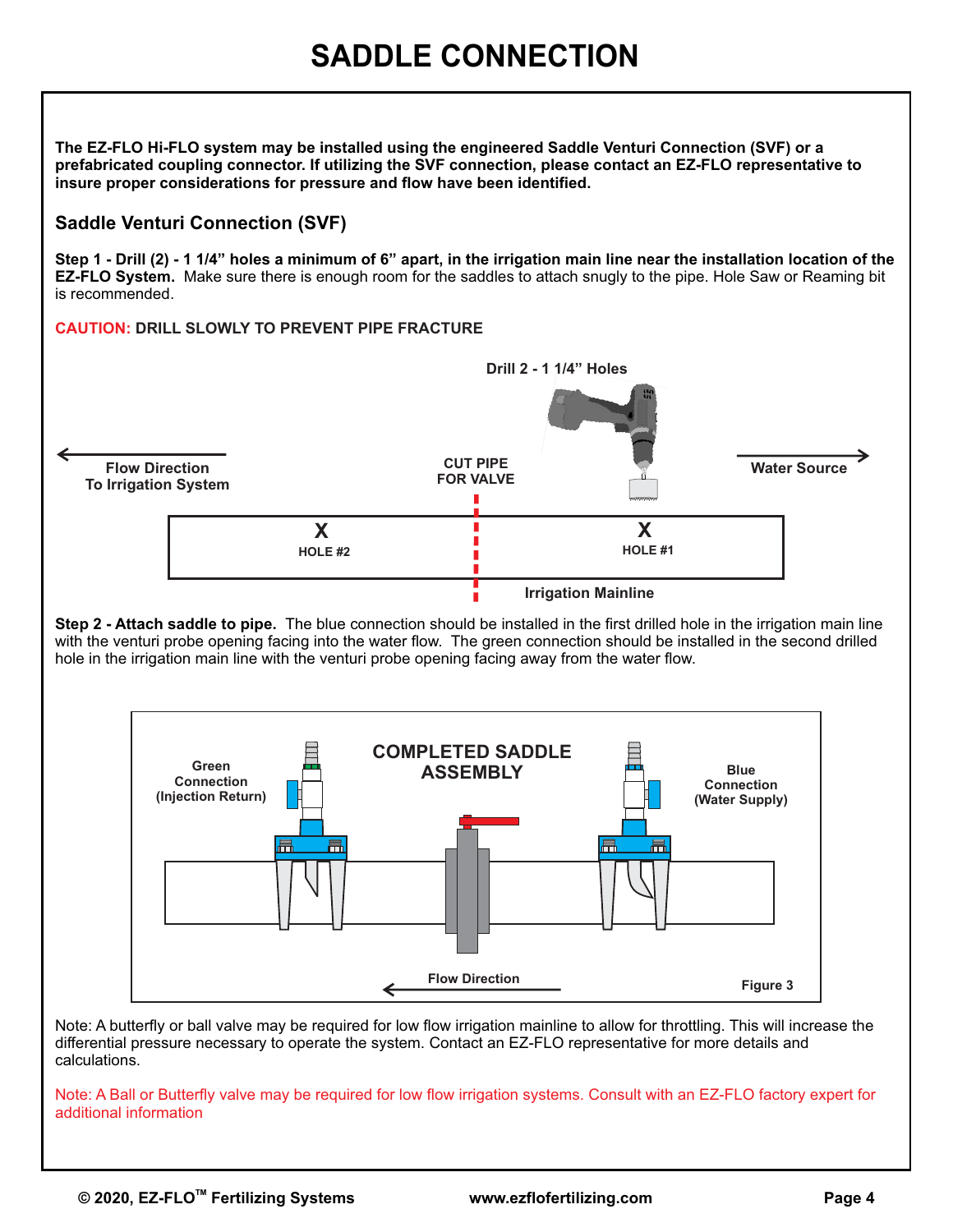# **HI-FLO COUPLING CONNECTION**

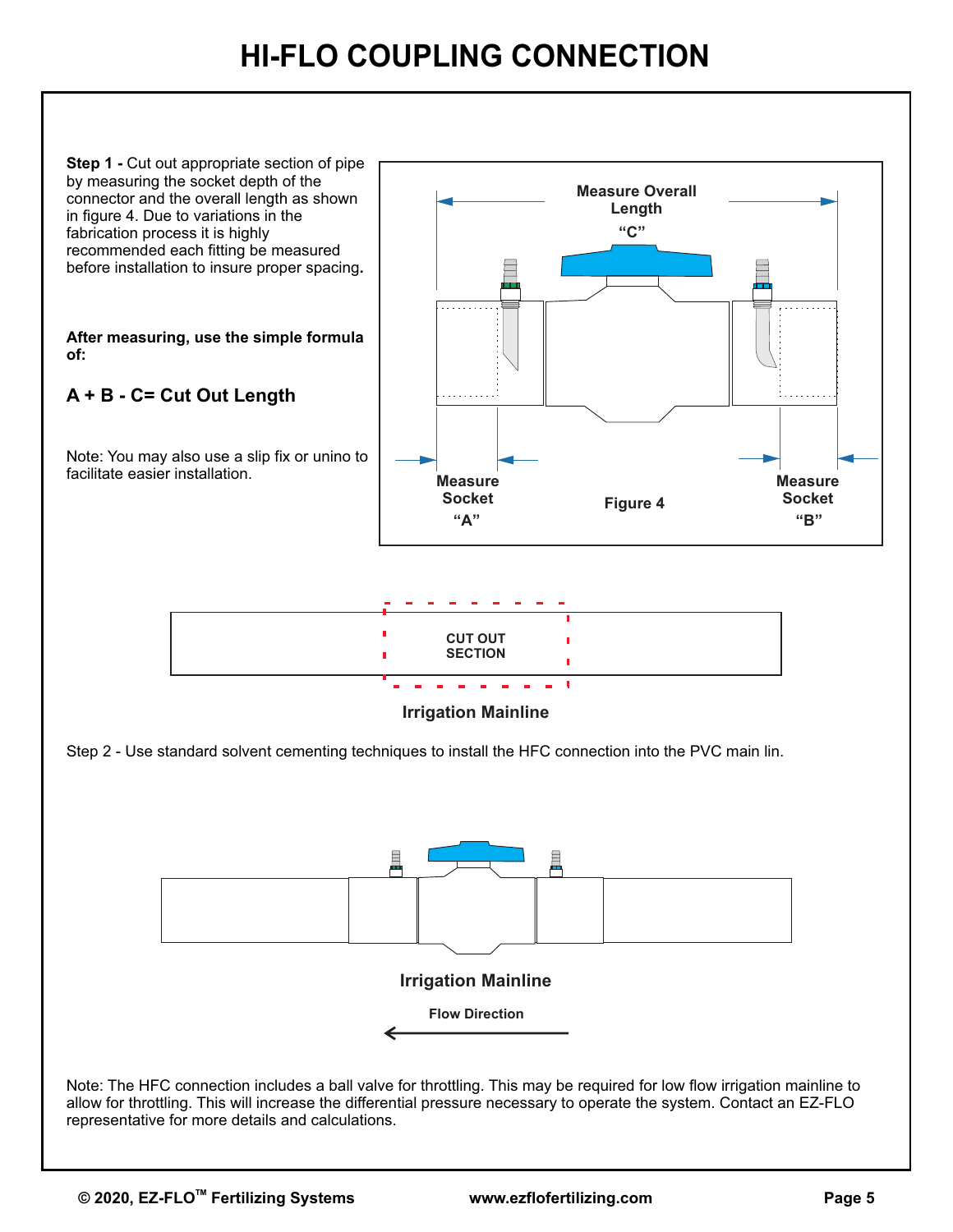# **CONNECTING THE SYSTEM**

### **To connect the system to the irrigation line**

**Step 1 -** Familiarize yourself with the various connection points and valves on the EZ-FLO injection system. **Make sure all valves are in the closed position before proceeding.** 

**Step 2 - Connect tubing to the system and to the irrigation line.**  Connect the water supply **WS** tubing to the water supply connection on the irrigation main line and tank mixing head. Connect the fertilizer return **FR** tubing to the fertilizer return connection on the tank metering head and the irrigation main line as shown in figure 5.

The connections are color coded or labeled for easy reference. Secure all tubing connections using the provide tubing clamps. Do not over tighten clamps or stress tubing barbs.

**Step 3 - Fill with water through the top fill valve.** 

**Step 4 -** Once full, turn all the water supply valves to the on position to pressurize and check for leaks. Tighten any leaking parts before proceeding. Figure 7 displays various valves on the head in the on position. The metering valve and the (Optional) shut off valves from the irrigation mainline connection must also be open to supply pressure to the tank.

\* All HF systems are pressurized at the factory to 125 psi but items may shift or loosen during handling and transport





**Step 5 -** Shut off all valves and open the bottom purge valve (PV) to depressurized and drain the tank. After the purge valve is opened, open the fill valve for additional venting assisting in the draining of the system.

**Step 6-** Close bottom purge valve (PV) before adding product to the tank.

.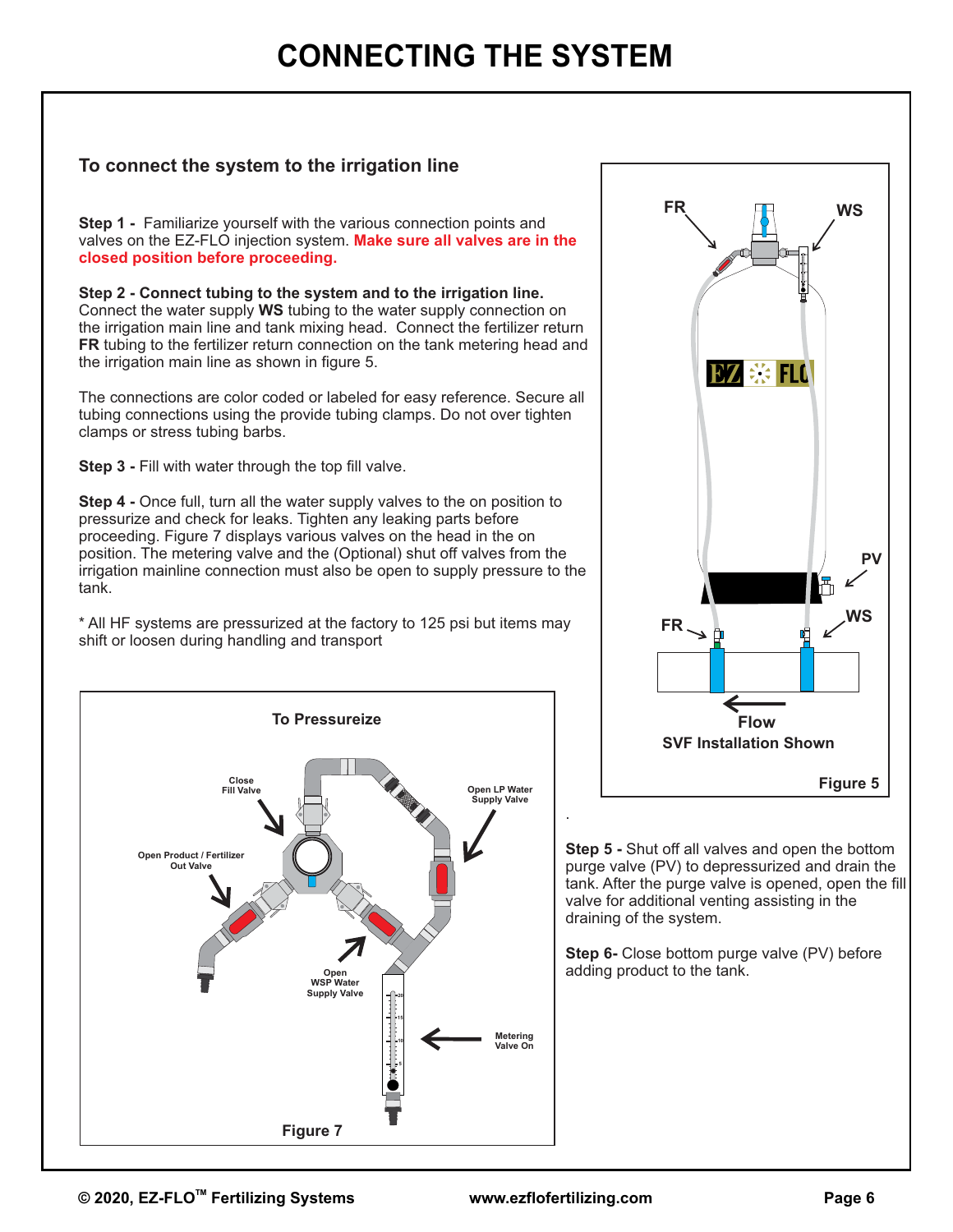### **Injecting Water Soluble Powder**

The EZ-FLO system has the ability to inject Water Soluble Powder products (WSP), Liquid Products (LP), or a combination of both. To change between LP and WSP products, the appropriate valve must be opened. In figure 8 below, the system is configured to deliver WSP products or product requiring heavy agitation. This setting continually agitates the solution allowing for very high concentrations of product to be placed in the system without the concern of plugging.

**Step 1-** Open the WSP Water In Valve as shown in figure 8. The valve is in the open position when the handle is in line with the valve body and piping.

**Step 2-** Close the LP Water In valve as show in figure 8. The valve is in the closed position when the handle is not in line with the valve body and piping.

**Step 3-** Open the Product / Fertilizer out valve as shown in figure 8.

**Step 4-** Open the two shut off valves in the mainline to allow water flow into the system and product to flow out.

**Step 5- Set injection metering gauge to** the desired injection rate.

### **if the gauge is already set, it does not need to be adjusted at time of refill.**

If switching to LP from WSP, the system will inject the product on average twice as fast. This is a direct result of the LP



already in suspension not requiring dissolving before injection. Reference Page 11 for "Setting The Injection Meter"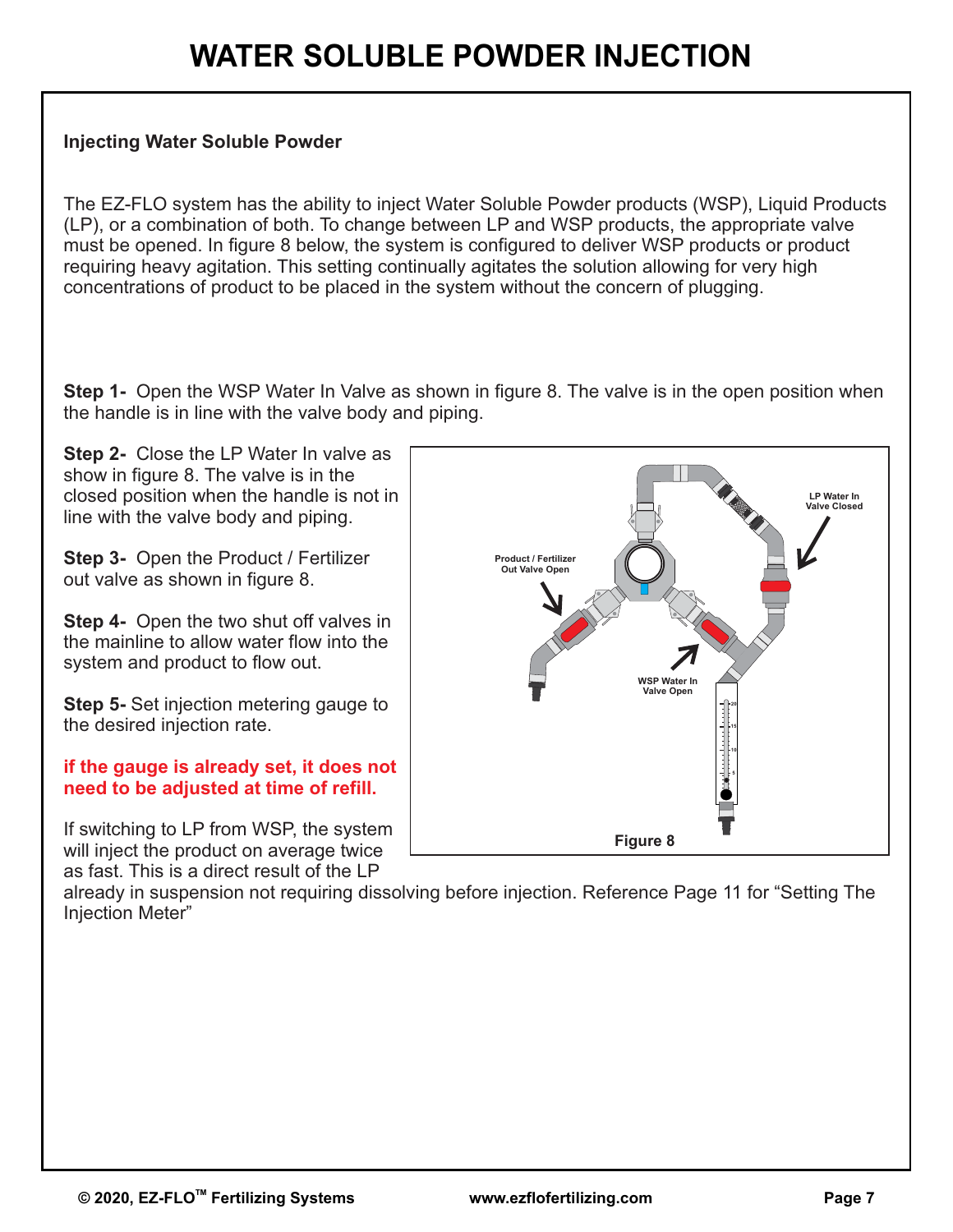# **Injecting Liquid Products**

The EZ-FLO has the ability to inject Water Soluble Powder products (WSP), Liquid Products (LP), or a combination of both. To change between LP and WSP products, the appropriate valve must be opened. In figure 9 below, the system is configured to deliver LP products or product that does not require mixing or agitation. This setting diverts all incoming water to a special port in the top of the tank to maximize layering of the solution to prevent dilution of the solution.

**Step 1-** Open the LP Water In Valve as shown in figure 9. The valve is in the open position when

the handle is in line with the valve body and piping.

**Step 2-** Close the WSP Water In valve as show in figure 9. The valve is in the closed position when the handle is not inline with the valve body and piping.

**Step 3-** Open the Product / Fertilizer out valve as shown in figure 9.

**Step 4-** Open the two shut off valves in the mainline to allow water flow into the system and product to flow out.

**Step 5-** Set injection metering gauge to the desired injection rate.

### **if the gauge is already set, it does not need to be adjusted at time of refill.**



If switching to WSP from LP, the system will inject the product on average at half the speed. This is a direct result of the WSP requiring dissolving before injection. Reference Page 11 for "Setting The Injection Meter" for additional information.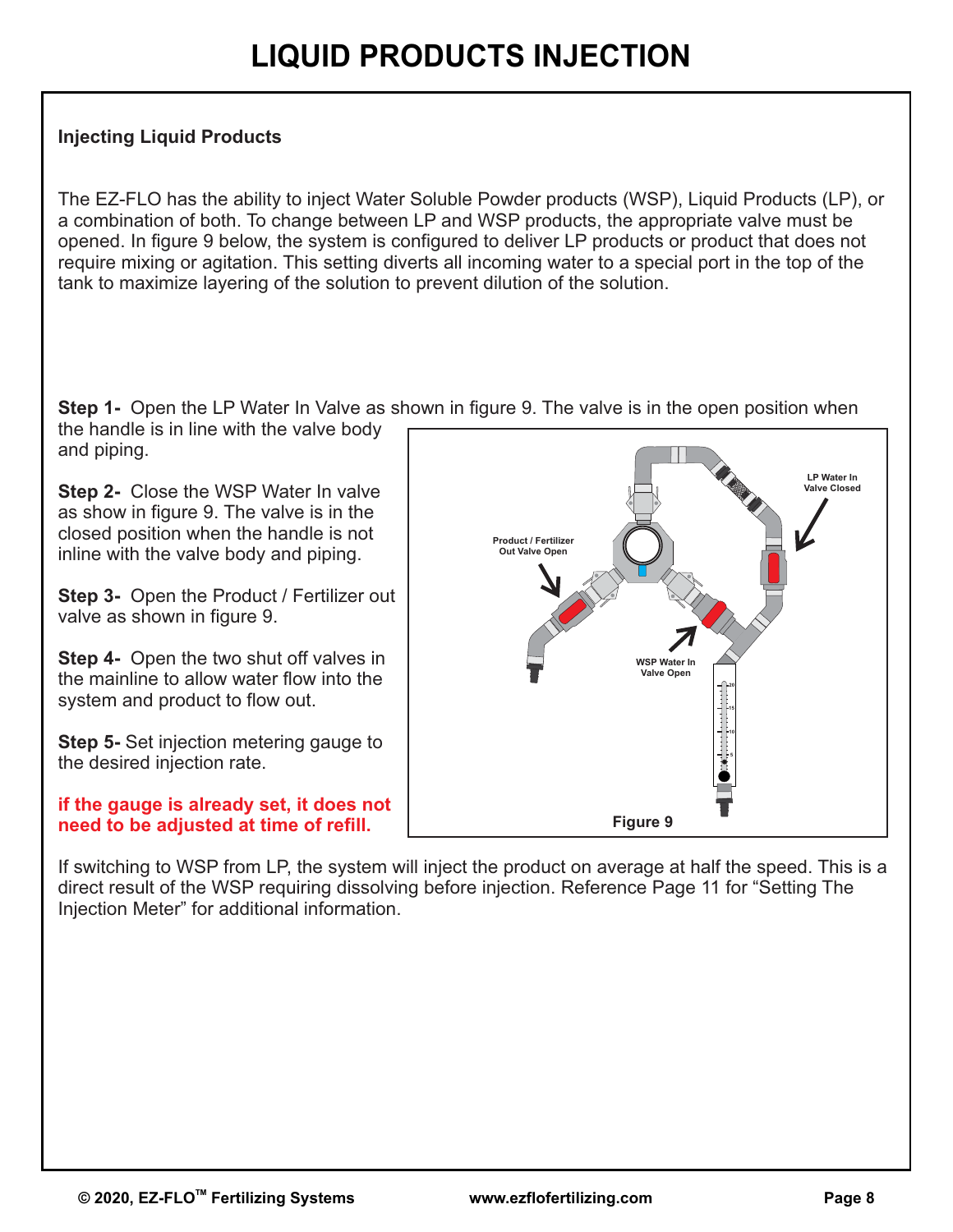# **Setting the Injection Rate**

**Note: On the initial fill, the tank will stretch and expand for the first few minutes. When the tank has fully expanded the tank pressure will equalize with the line pressure and the feed rate can be set.**

**Step 1-** Insure the irrigation mainline is pressurized

**Step 2-** Open all appropriate incoming and outgoing valves

**Step 3-** Slowly open the injection metering valve by turning the valve knob to the left. The gauge will register the amount of water entering the tank until it is completely pressurized. Wait for the meter to drop to zero before setting the feed rate.

**CAUTION: Not all valve models retain the knob and can become dislodged from the housing if opened too far. As a rule, 8 full revolutions of the knob will generally allow for it to be removed from the valve.**

**Step 4-** Turn the irrigation system and run a zone that is the average flow rate

**Step 5-** Rotate the knob on the metering valve to the left until the desired gallons per hour or gallons per minute is achieved.

Note: If the gauge will not reach the desired injection rate you may need to calibrate your connection (Figure 10-1) or call EZ-FLO 866-393-5601

#### **Calibration Procedure:**

**Step 1-** Irrigation system is on and running but metering gauge is not able to inject fast enough

**Step 2- Confirm the by pass** valve is in the full closed position

**Step 3-** Slowly close the valve on the HFC (Page 4) connection or in between the SVF ( Page 3) saddles until injection rate is attained.



**Step 4-** Adjust gauge as needed to control injection rates

Once the gauge is set, the system will automatically adjust to pressure and flow changes and there is typically no need to make additional adjustments to the gauge.

pressure or flow from the mainline. The gauge will quickly return to the set position after each fluctuation. Note: The gauge is very sensitive and bouncing of the float is normal. This is caused by momentary fluctuations in

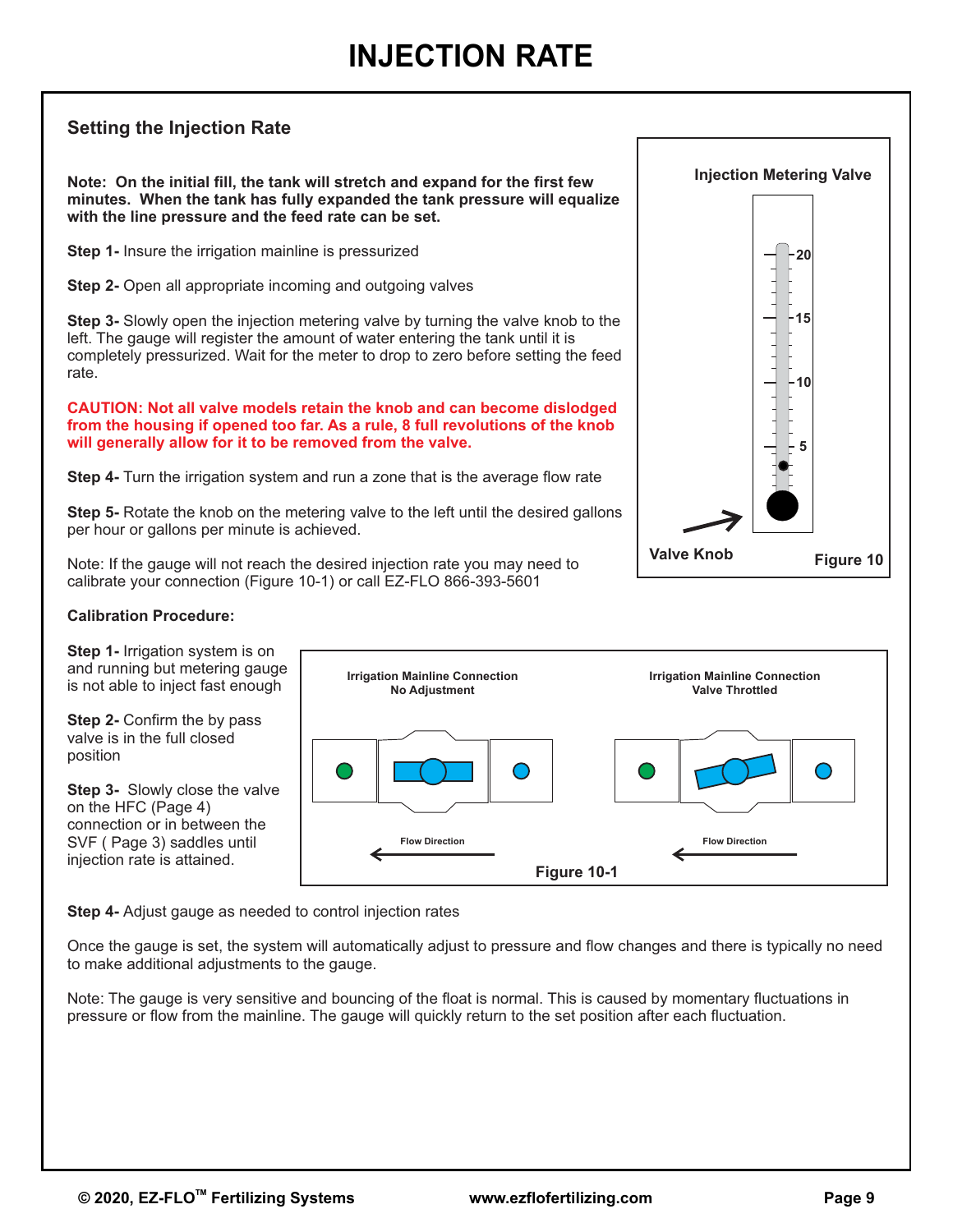## **Calculating the Injection Meter Setting**

Setting the system is as simple as **A-B-C:**

 **B-** Know your irrigation total run time  **C-** Know how many cycles you want to run before the product runs out ( 2 to 3 cycles is recommended) **A-** Know your tank capacity

**This creates the EZ formula of (A / B) / C**

**Step 1-** Know your tank capacity **(A)**

| HF-045 | 45 gallons (LP) | 450 pounds (WSP) |
|--------|-----------------|------------------|
| HF-086 | 86 gallons (LP) | 860 pounds (WSP) |

EZ-FLO manufactures the two models above but does offer custom sizes as well. Typically you only have to reference one of the above sizes for calculating the feed setting.

**Step 2-** Know your irrigation run time **(B)**

The system injection rate is set based on gallons per hour and knowing the total hours of irrigation run time will tell you how long the system will last at each setting. As a general rule, longer irrigation run times typically result in lower feed rate setting to insure the products are not completely dispensed before the end of the cycle.



**Step 3-** Know how many irrigation cycles you want the system to run before dispensing all of the product **(C)**

The typical recommendation for various products is a minimum of 2 to 3 complete irrigation cycles. You may run the system faster or slower depending on the product or landscape needs. However, EZ-FLO advises the 2-3 cycle window to achieve even coverage.

**Step 4-** Put the above together and figure out your desired gauge setting.

EZ Equation: Tank Capacity / Irrigation Run Time = hours to empty

Example: HF-045 = 45 gallon tank and irrigation run time of 4 hours and 3 days of running until empty.

EZ Calculation: 45 gal / 4 hours = 11.25 hours until empty, then 11.25 / 3 days or running = 3.75 GPH injection setting.

The above tells us to set the gauge at 3.75 GPH to empty the tank contents in 3 days or 3 complete cycles.

Using the same figures above, but now you want the tank to last 1 day or irrigation cycle, then you would do the following:

EZ Calculation: 45 gal / 4 hours = 11.25 hours until empty, then 11.25 / 1 day of running = 11.25 GPH injection setting

If you are to do the calculation once again, but using a 2 day watering window, the math would change as follows:

EZ Calculation: 45 gal / 4 hours = 11.25 hours until empty, then 11.25 / 2 days or running = 5.625 GPH injection setting.

#### **Continued on Next Page**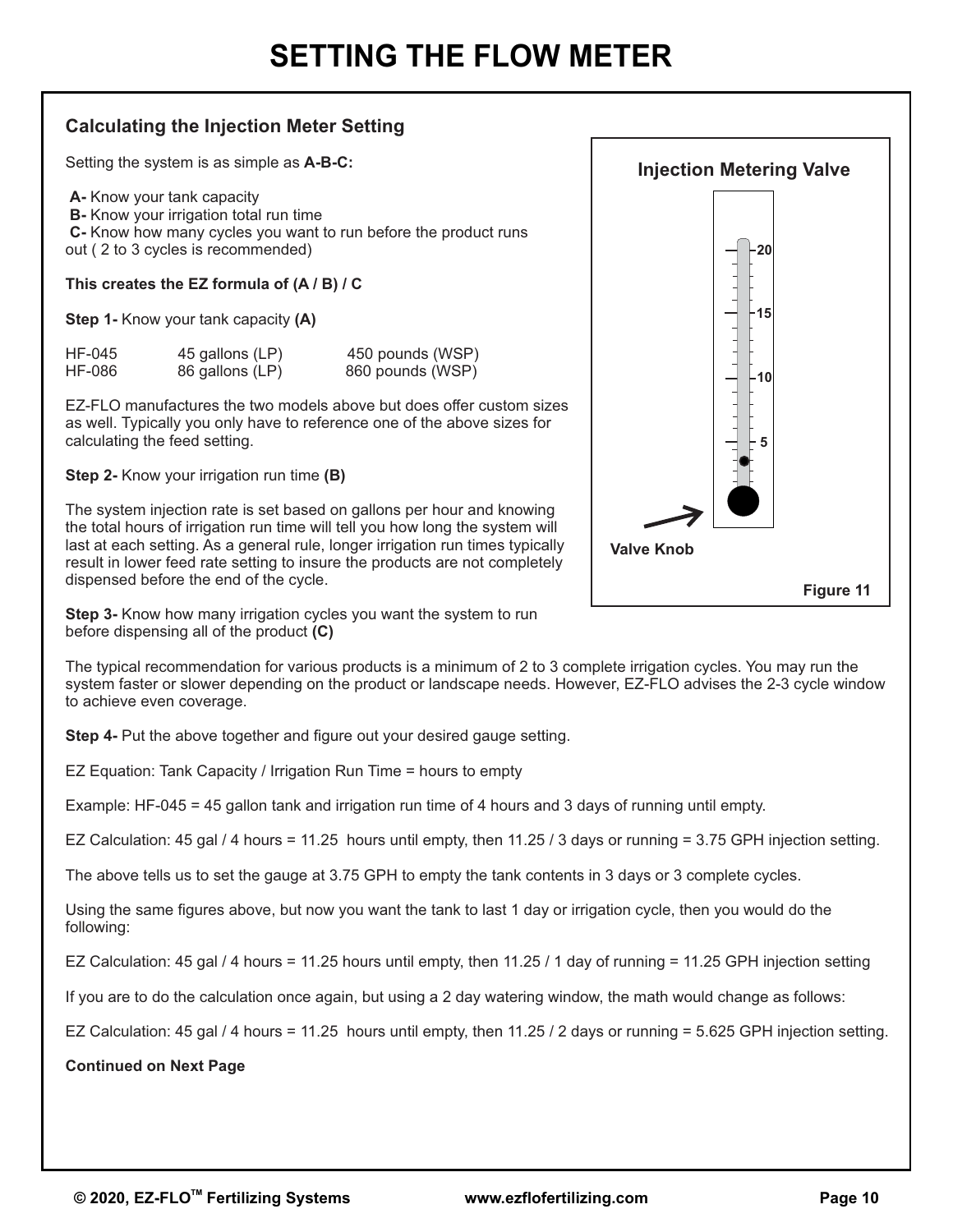# **SETTING THE FLOW METER**

# **Calculating the Injection Meter Setting (Cont.)**

**Step 5-** Additional considerations need to be taken into account after selecting the desired feed rate.

It is fine to round up injection rates a full half or gallon per hour. A good example is to use the above of 5.625, this can be rounded to 6 GPH and not cause any issue with the results. The majority of injectable products do not require the accuracy people tend to attempt. Generally a 10 to 20% differential is acceptable.

Allow an extra day of run time to fully clear any dyes or residual products from the tank. If you are planning to run the system for a 2 day cycle, plan to drain and refill after 3 cycles to allow for a full purge cycle.

All products are not created equal and will differ in solubility and viscosity. This may affect the ability for the system to inject the products. Typically, we do not encounter products that cannot be injected, however the rate may be slower than anticipated.

#### **Injection of WSP versus LP:**

Water Soluble Products (WSP) and Liquid Products (LP) have a very distinct difference in that the WSP is not in a readily injectable form. The WSP must first dissolve into a liquid before it can leave the injector where as a LP will immediately leave the injector. If pre dissolving a WSP or adding less than 3 lbs per gallon of total tank capacity, the product should be treated as a liquid per the below chart:



HF-045 45 Gallon Liquid Capacity up to 135 Lbs Water Soluble Powder is still treated as a liquid<br>HF-086 86 Gallon Liquid Capacity up to 250 Lbs Water Soluble Powder is still treated as a liquid 86 Gallon Liquid Capacity up to 250 Lbs Water Soluble Powder is still treated as a liquid

LP injects at a 1 to 1 rate, which means for every gallon of incoming water measured by the injection meter, 1 gallon of product will leave the tank. On an HF-045 system, after 45 gallons of water have passed through the injection meter, the tank will be empty of product.

WSP must dissolve and the rates will vary. The amounts of WSP added to the tank can vary greatly as well. Once above the levels listed above, you can use the ratio of 2 lbs of WSP will leave the tank for every gallon of incoming water measured by the injection meter.

Example: HF-045 with 450 lbs of WSP will take 225 gallons of incoming water to empty the tank

EZ Calculation: 450 lbs / 2 lbs per gallon of incoming water = 225 gallons

TO figure back to the gauge setting, you can use the 225 gallons as your new tank capacity.

EZ Calculation: 225 gallon capacity / 4 hours of irrigation run time = 56.25 / 5 irrigation cycles = 11.25 GPH gauge setting

If you have any questions regarding the above, please call toll free: 866-393-5601